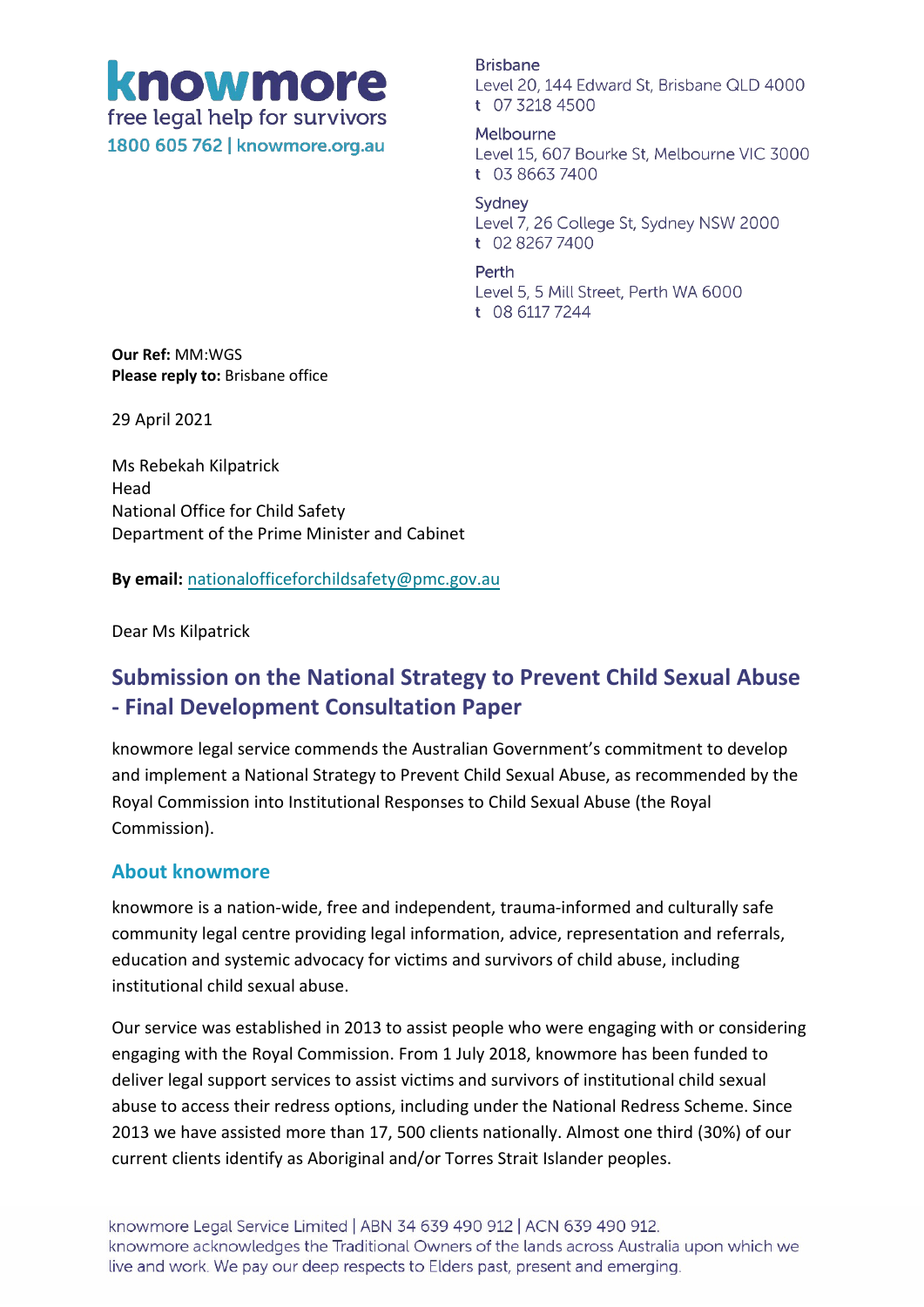## **Our comments on the Consultation Paper**

#### **The proposed vision, objective and values**

knowmore broadly supports the proposed vision, objective and values outlined in Attachment A to the March 2021 Consultation Paper. However, we recommend that further consideration be given to ensuring that:

- the proposed objectives reflect the importance of supporting victims and survivors of child sexual abuse and improving the responses of the services and justice systems when child sexual abuse occurs;<sup>[1](#page-1-0)</sup> and
- the proposed values reflect the importance of ongoing evaluation in the implementation of the National Strategy (particularly at values two, four and five). In this respect, we raise for consideration the possible inclusion of an additional value that reflects a commitment to continuous improvement, ongoing evaluation and striving for best practice. Alternatively, the existing value five could be adapted to include such a reference.

#### **The strategic priority themes**

knowmore is also broadly supportive of the proposed strategic priority themes. We are particularly pleased to see that supporting and empowering victims and survivors has been identified as a strategic priority.

The Royal Commission recognised the profound, cumulative and lifelong impacts of institutional child sexual abuse and the need for victims and survivors to have access to advocacy, support and therapeutic treatment services throughout their lifetime.<sup>[2](#page-1-1)</sup> The Royal Commission also recognised the critical role these services can play in both responding to and preventing child abuse. For example, a responsive and trauma-informed service system:

- provides safe opportunities for victims and survivors to disclose abuse;<sup>[3](#page-1-2)</sup>
- assists victims and survivors to cope with the impacts of the abuse, including by providing support to recover from trauma; [4](#page-1-3)

1

<span id="page-1-0"></span> $1$  We note that these additional objectives will help to ensure that the National Strategy not only prevents, but also effectively responds to child sexual abuse. Similar objectives have been included in the 'Tackling Child Sexual Abuse Strategy' that was recently adopted by the Government of the United Kingdom, [<https://www.end-violence.org/articles/uk-government-publishes-new-national-strategy-tackle-all-forms](https://www.end-violence.org/articles/uk-government-publishes-new-national-strategy-tackle-all-forms-child-sexual-abuse)[child-sexual-abuse>](https://www.end-violence.org/articles/uk-government-publishes-new-national-strategy-tackle-all-forms-child-sexual-abuse).

<span id="page-1-1"></span><sup>2</sup> Royal Commission into Institutional Responses to Child Sexual Abuse, *Final Report: Volume 9, Advocacy, support and therapeutic treatment services*, 2017, [<https://www.childabuseroyalcommission.gov.au/advocacy-support-and-therapeutic-treatment](https://www.childabuseroyalcommission.gov.au/advocacy-support-and-therapeutic-treatment-services)[services>](https://www.childabuseroyalcommission.gov.au/advocacy-support-and-therapeutic-treatment-services).

<span id="page-1-2"></span> $3$  Ibid, p. 49.

<span id="page-1-3"></span><sup>4</sup> Ibid, p. 30.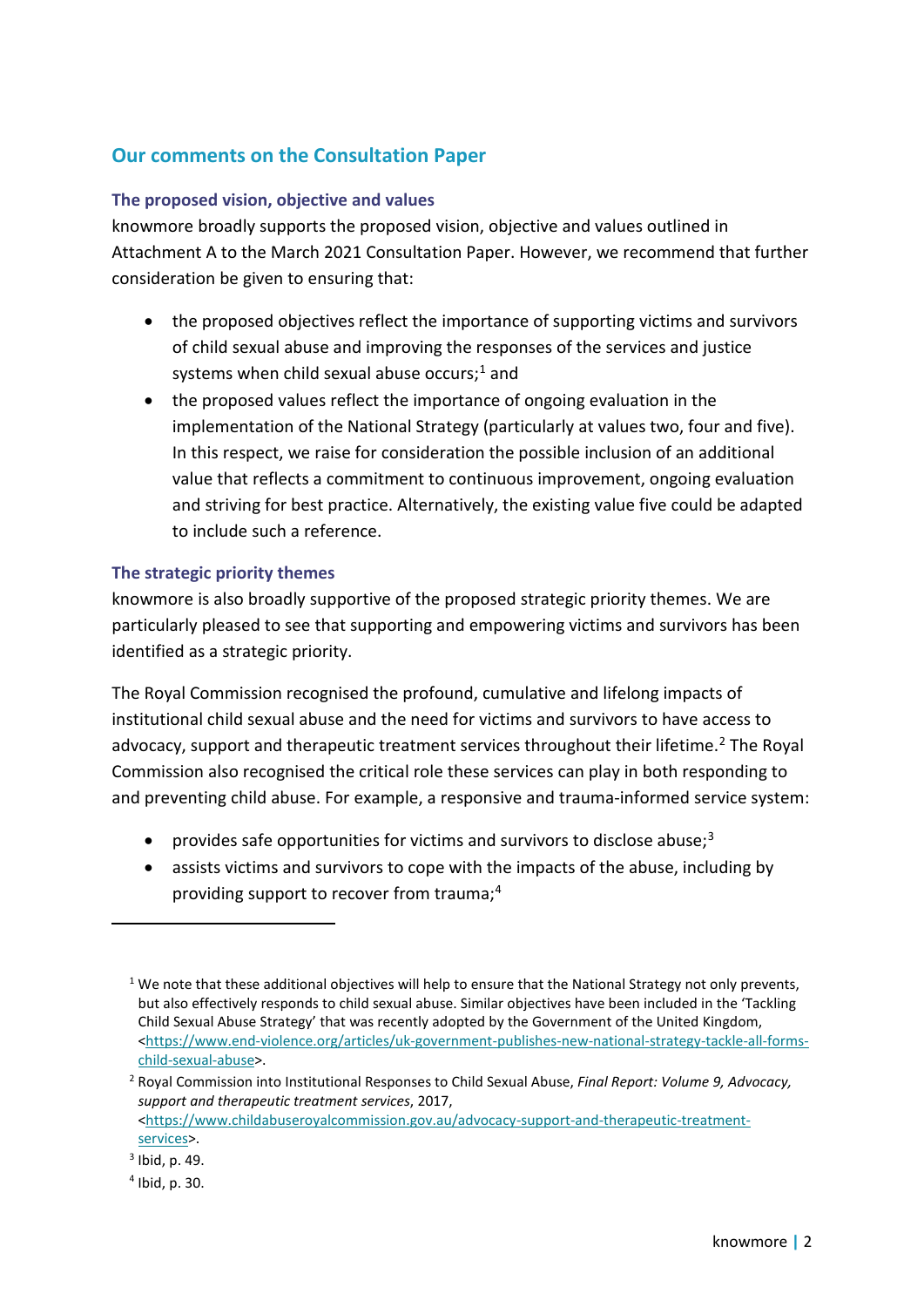- empowers victims and survivors to navigate complex legal systems, make informed decisions and exercise their legal rights; [5](#page-2-0) and
- supports victims and survivors to report abuse to police, where they choose to do so, and to access other forms of justice and redress.<sup>[6](#page-2-1)</sup>

However, many victims and survivors face social, economic and cultural barriers in seeking support.<sup>[7](#page-2-2)</sup> There are also structural barriers within the service system that can impede effective service responses.<sup>[8](#page-2-3)</sup> Both the Royal Commission and stakeholders who participated in the first round of consultations emphasised the need for reforms to the service system to ensure that all victims and survivors can access responsive and trauma-informed supports.

In knowmore's view, it is critical that the National Strategy acknowledges the important role of support services, including legal support services, in responding to and preventing child sexual abuse and identifies specific actions to address barriers victims and survivors face in seeking and accessing the support they need. Particular consideration should be given to adequately resourcing and building the capacity of the service system to fulfil the Royal Commission's key principles of availability, accessibility, acceptability and high quality.<sup>[9](#page-2-4)</sup> Given that many victims and survivors have complex psychosocial and legal needs and may be highly vulnerable, we advocate for best practice service models that are independent, multidisciplinary, trauma-informed and person-centred. Service models must also be responsive to the diverse needs of victims and survivors, including by being culturally safe and inclusive of Aboriginal and Torres Strait Islander healing approaches.

On the issue of victims and survivors' legal needs, our experience in delivering legal services to survivors who suffered child sexual abuse in institutional settings has provided us with many insights about the needs of our client group, and more generally all survivors of child sexual abuse, for access to appropriate, trauma-informed support services, including for the provision of legal assistance. As the Royal Commission noted:

*" … the complexity of the legal system, negative previous experiences with this system and the impacts of trauma can leave victims and survivors feeling disempowered and cause them additional and unnecessary distress. Legal elements within other service systems can also be* 

1

<span id="page-2-1"></span><span id="page-2-0"></span><sup>5</sup> Ibid, pp. 48, 175.

 $6$  Ibid, pp. 49-50.

<span id="page-2-2"></span> $7$  The Royal Commission found that barriers such as stigma, a lack of awareness and information about available services, and prohibitive costs can prevent victims and survivors from seeking help. Ibid, p. 115.

<span id="page-2-3"></span><sup>&</sup>lt;sup>8</sup> The Royal Commission found that structural barriers such as a lack of specialist education and training for professionals, a lack of adequate resourcing, complexities in the policy environment, and a lack of coordination and collaboration between services can impede service responses. Ibid, pp. 115, 147.

<span id="page-2-4"></span><sup>9</sup> Ibid, pp. 60-61, 162-163.